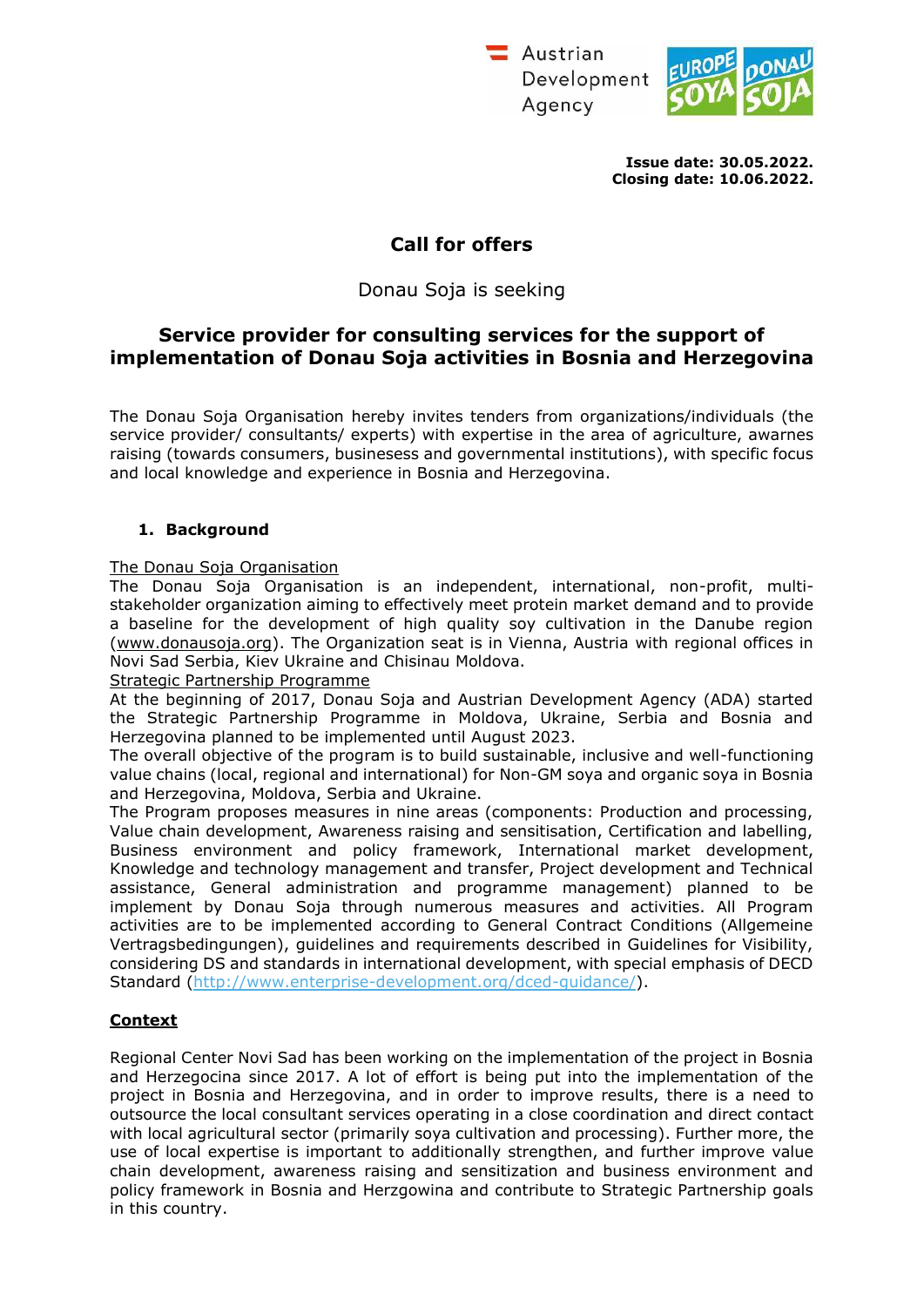## **2. The work of the expert/service provider**

The service provider will be contracted to provide expertise and play the leading role within the Strategic Partnership activities related to agriculture, awareness raising and sensitization, and business environment and policy framework in Bosnia and Herzegovina.

In particular, the service provider will implement the activities defined in three working packages and explained in more detail under the point 2.1 within this ToR.

Service provider will also be in charge of project management of all listed activities/tasks.

The assignment is short term, and the services will be provided based on work plan mutually agreed between service provider and Donau Soja Organisation.

The service provider is expected to use his/her own office and technical equipment.

| <b>Work</b><br>Package                       |                                                                                                                                                                                                       |                                                                                                                                      |                                                                                                                              |
|----------------------------------------------|-------------------------------------------------------------------------------------------------------------------------------------------------------------------------------------------------------|--------------------------------------------------------------------------------------------------------------------------------------|------------------------------------------------------------------------------------------------------------------------------|
|                                              | Tasks/ activities                                                                                                                                                                                     | <b>Expected</b><br>outputs/results                                                                                                   | <b>Verification</b><br>means                                                                                                 |
|                                              | Organising (inviting) and<br>arranging transportation for<br>local farmers/producers from<br>Bosnia and Herzegovina to<br>attend Field days, organised by<br>Donau Soja                               | Minimum 30 B&H soybean<br>farmers/producers<br>attended the Field day                                                                | $\blacksquare$<br>report<br>signed<br>$\overline{\phantom{a}}$<br>participation list<br>photos                               |
|                                              | Distributing Donau Soja Farmer<br>handbooks<br>and educational<br>materials to local farmers                                                                                                          | 60<br>farmers<br>At<br>least<br>received<br>educational<br>materials                                                                 | report<br>$\overline{\phantom{a}}$<br>signed<br>$\overline{\phantom{a}}$<br>confirmation of<br>received<br>materials         |
| Agriculture and Value Chain Development<br>H | Organising farmer trainings on<br>sustainable<br>non-GM<br>soya<br>production                                                                                                                         | At least 50 trained farmers<br>practices<br>best<br>in<br>on<br>sustainable non-GM soya<br>production and Donau Soja<br>requiroments | report<br>$\overline{\phantom{a}}$<br>training<br>$\overline{\phantom{a}}$<br>materials<br>list of<br>participants<br>photos |
|                                              | Providing<br>number<br>of<br>soya<br>producers<br>in<br><b>Bosnia</b><br>and<br>Herzegovina involved in Donau<br>Soja non-GM value chains (who<br>supply one of the Donau Soja<br>certified partners) | List of minimum 80 farmers<br>that confirm participation in<br>Donau Soja value chain                                                | list of farmers                                                                                                              |
| Awareness<br>Raising<br>$\dot{\mathbf{N}}$   | Organising promo campaignes<br>and promo activities for non-<br><b>GMO</b><br>standards<br>regional<br>promotion                                                                                      | At least one promotional<br>campaign in 2022 and one<br>promotional campaign<br>in.<br>2023                                          | Report<br>Promo<br>$\blacksquare$<br>campaign<br>results                                                                     |
|                                              | Organising<br>conducting<br>and<br>public survey of the importance<br>of the non-GM soya production                                                                                                   | than<br>50%<br>More<br>participants/respondents<br>familiar<br>with<br>the<br>are<br>of<br>non-GM<br>importnance<br>soya production  | Survey report<br>$\blacksquare$                                                                                              |

#### **2.1 Tasks, expected outputs and means of verification**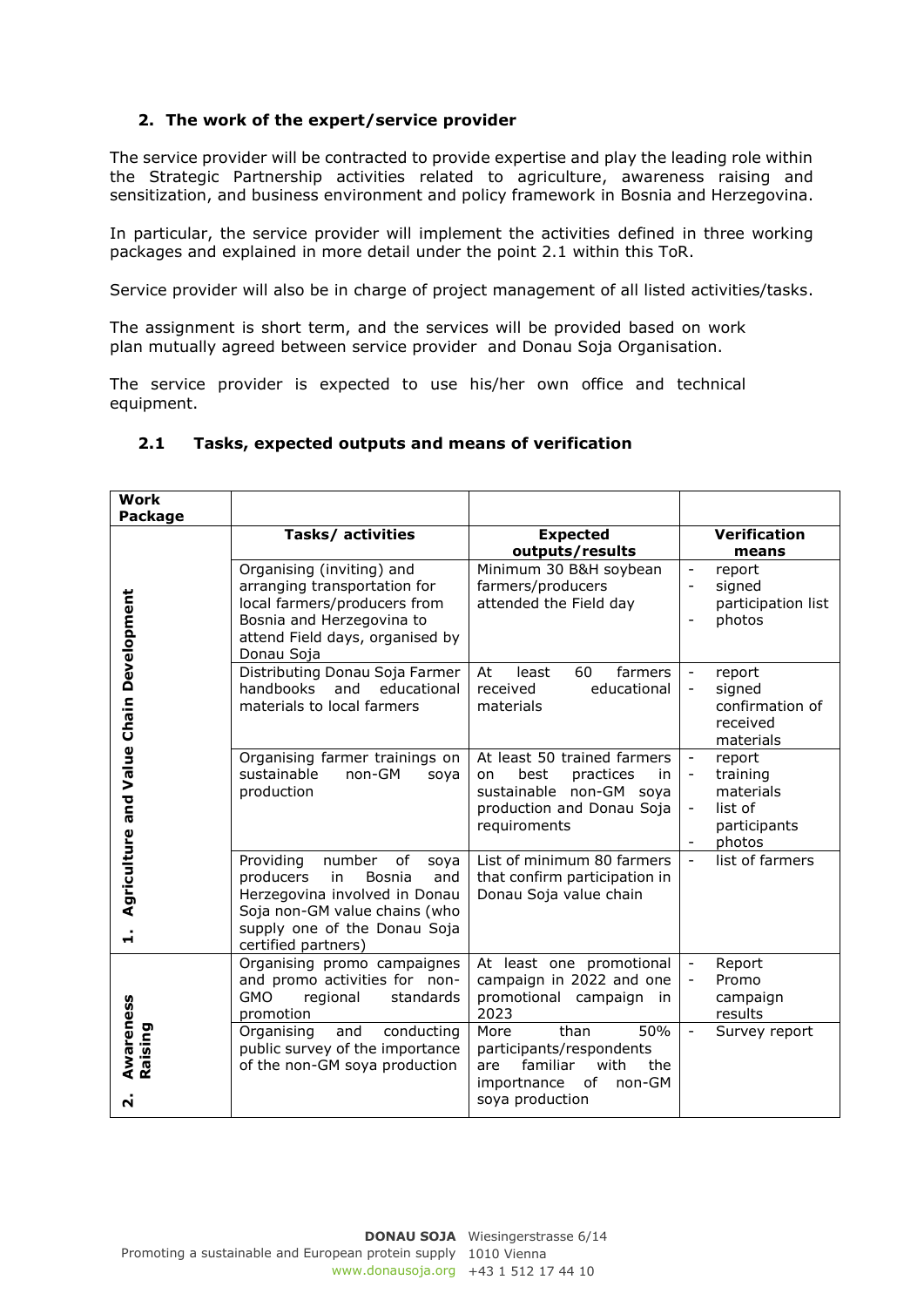| Organising<br>ဥ<br>government organisations and 2022 and at least one<br>institutions on changes and<br>Φ<br>development in non-GM and<br>sustainable soya sector.<br>៙៎ ៙ ៙ ៙<br>m | meetings with $\vert$ At least one meeting in<br>meeting in 2023 | $\overline{\phantom{a}}$ | Report<br>on<br>discussed<br>topics, with the<br>list of attendees,<br>photos and used<br>materials |
|-------------------------------------------------------------------------------------------------------------------------------------------------------------------------------------|------------------------------------------------------------------|--------------------------|-----------------------------------------------------------------------------------------------------|
|-------------------------------------------------------------------------------------------------------------------------------------------------------------------------------------|------------------------------------------------------------------|--------------------------|-----------------------------------------------------------------------------------------------------|

### 3. **Reporting**

The service provider will report directly to the project secretariat held by Donau Soja Regional Center Novi Sad. Close cooperation with Donau Soja team, project secretariat is required.

The activities related to working package 1 will be directly reported to RCNS Agro Manager and activities related to Working packages 2 and 3 will be directly reported to RCNS Quality Manager.

The service provider is expected to submit written reports in English language and means of verification on work conducted for each working package/activity:

- 1. First report by November 30<sup>th</sup> 2022 and
- 2. Second report by June 30<sup>th</sup> 2023.

#### **4. The requirements**

The service provider shall fulfill following requirements:

- a broad knowledge and understanding of all relevant issues related to agriculture sector and soybean production and processing in Bosnia and Herzegovina
- minimum 5 years of working experience related to soybean production and value chain with different stakeholders, from farmers to governmental institutions
- Experience in organising knowledge transfer activities to agriculture sector stakeholders
- Direct contact with local stakeholders
- Good reputation in the sector
- Ability to provide necessary reports in English language
- Ability to use office and technical equipment
- Flexibility and readiness for travel depending on operational plan, is required
- In addition, the service provider is required to support high standards of social and environmental performance in the project and demonstrate gender and diversity competences.

#### **5. Remuneration**

- The service provider will work under a framework agreement
- Remuneration installments will be based on offer and agreement between Donau Soja and service provider. The detailed remuneration plan will be defined in the framework agreement
- Payments will be done based on issued invoices
- The fees will be paid based on services provided against accepted agreed terms.

# **DONAU SOJA** Wiesingerstrasse 6/14

Promoting a sustainable and European protein supply 1010 Vienna www.donausoja.org +43 1 512 17 44 10